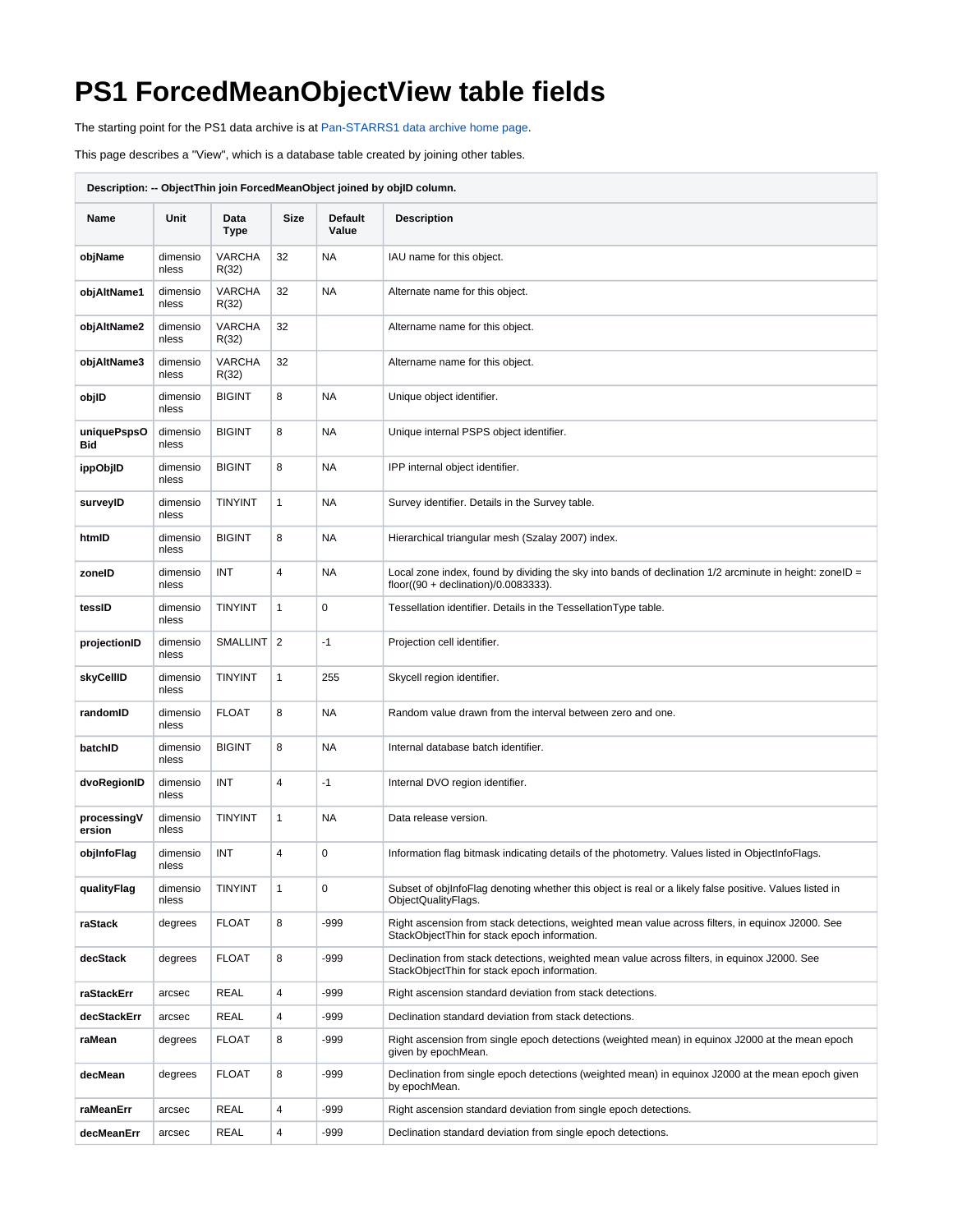| epochMean            | days              | <b>FLOAT</b> | 8 | -999 | Modified Julian Date of the mean epoch corresponding to raMean, decMean (equinox J2000).                           |
|----------------------|-------------------|--------------|---|------|--------------------------------------------------------------------------------------------------------------------|
| posMeanChi<br>sq     | dimensio<br>nless | <b>REAL</b>  | 4 | -999 | Reduced chi squared value of mean position.                                                                        |
| СX                   | dimensio<br>nless | <b>FLOAT</b> | 8 | NA   | Cartesian x on a unit sphere.                                                                                      |
| сy                   | dimensio<br>nless | <b>FLOAT</b> | 8 | NA   | Cartesian y on a unit sphere.                                                                                      |
| СZ                   | dimensio<br>nless | <b>FLOAT</b> | 8 | NA   | Cartesian z on a unit sphere.                                                                                      |
| lambda               | degrees           | <b>FLOAT</b> | 8 | -999 | Ecliptic longitude.                                                                                                |
| beta                 | degrees           | <b>FLOAT</b> | 8 | -999 | Ecliptic latitude.                                                                                                 |
|                      | degrees           | <b>FLOAT</b> | 8 | -999 | Galactic longitude.                                                                                                |
| b                    | degrees           | <b>FLOAT</b> | 8 | -999 | Galactic latitude.                                                                                                 |
| nStackObject<br>Rows | dimensio<br>nless | SMALLINT 2   |   | -999 | Number of independent StackObjectThin rows associated with this object.                                            |
| nStackDetect<br>ions | dimensio<br>nless | SMALLINT 2   |   | -999 | Number of stack detections.                                                                                        |
| nDetections          | dimensio<br>nless | SMALLINT 2   |   | -999 | Number of single epoch detections in all filters.                                                                  |
| ng                   | dimensio<br>nless | SMALLINT 2   |   | -999 | Number of single epoch detections in g filter.                                                                     |
| nr                   | dimensio<br>nless | SMALLINT 2   |   | -999 | Number of single epoch detections in r filter.                                                                     |
| ni                   | dimensio<br>nless | SMALLINT 2   |   | -999 | Number of single epoch detections in i filter.                                                                     |
| nz                   | dimensio<br>nless | SMALLINT   2 |   | -999 | Number of single epoch detections in z filter.                                                                     |
| ny                   | dimensio<br>nless | SMALLINT   2 |   | -999 | Number of single epoch detections in y filter.                                                                     |
| gnTotal              | dimensio<br>nless | SMALLINT 2   |   | -999 | Number of forced single epoch detections in g filter.                                                              |
| gnIncPSFFlux         | dimensio<br>nless | SMALLINT 2   |   | -999 | Number of forced single epoch detections in PSF flux mean in g filter.                                             |
| gnincKronFi<br>ux    | dimensio<br>nless | SMALLINT 2   |   | -999 | Number of forced single epoch detections in Kron (1980) flux mean in g filter.                                     |
| gnIncApFlux          | dimensio<br>nless | SMALLINT   2 |   | -999 | Number of forced single epoch detections in aperture flux mean in g filter.                                        |
| gnIncR5              | dimensio<br>nless | SMALLINT 2   |   | -999 | Number of forced single epoch detections in R5 ( $r = 3.00$ arcsec) aperture flux mean in g filter.                |
| gnIncR6              | dimensio<br>nless | SMALLINT 2   |   | -999 | Number of forced single epoch detections in R6 ( $r = 4.63$ arcsec) aperture flux mean in g filter.                |
| gnIncR7              | dimensio<br>nless | SMALLINT 2   |   | -999 | Number of forced single epoch detections in R7 ( $r = 7.43$ arcsec) aperture flux mean in g filter.                |
| gFPSFFlux            | Janskys           | <b>REAL</b>  | 4 | -999 | Mean PSF flux from forced single epoch g filter detections.                                                        |
| <b>gFPSFFluxErr</b>  | Janskys           | <b>REAL</b>  | 4 | -999 | Error in mean PSF flux from forced single epoch g filter detections.                                               |
| gFPSFFluxStd Janskys |                   | <b>REAL</b>  | 4 | -999 | Standard deviation of PSF fluxes from forced single epoch g filter detections.                                     |
| gFKronFlux           | Janskys           | <b>REAL</b>  | 4 | -999 | Mean Kron (1980) flux from forced single epoch g filter detections.                                                |
| gFKronFluxE<br>rr    | Janskys           | <b>REAL</b>  | 4 | -999 | Error in mean Kron (1980) flux from forced single epoch g filter detections.                                       |
| gFKronFluxS<br>td    | Janskys           | <b>REAL</b>  | 4 | -999 | Standard deviation of Kron (198) fluxes from forced single epoch g filter detections.                              |
| <b>gFApFlux</b>      | Janskys           | <b>REAL</b>  | 4 | -999 | Mean aperture flux from forced single epoch g filter detections.                                                   |
| gFApFluxErr          | Janskys           | <b>REAL</b>  | 4 | -999 | Error in mean aperture flux from forced single epoch g filter detections.                                          |
| gFApFluxStd          | Janskys           | <b>REAL</b>  | 4 | -999 | Standard deviation of aperture fluxes from forced single epoch g filter detections.                                |
| gFmeanflxR5          | Janskys           | <b>REAL</b>  | 4 | -999 | Mean flux from forced single epoch g filter detections within an aperture of radius $r = 3.00$ arcsec.             |
| gFmeanflxR5<br>Err   | Janskys           | REAL         | 4 | -999 | Error in mean flux from forced single epoch g filter detections within an aperture of radius $r = 3.00$<br>arcsec. |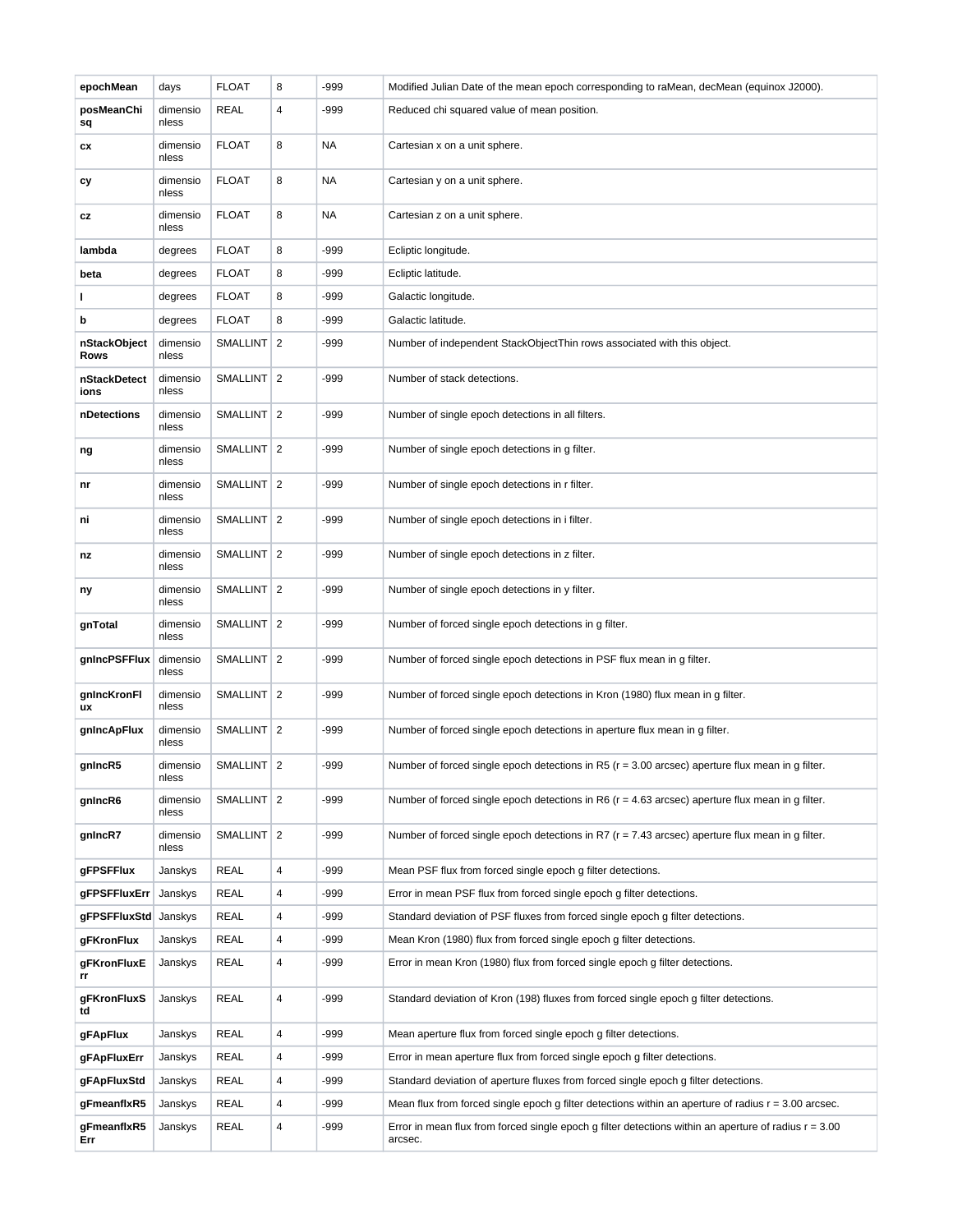| gFmeanflxR5<br>Std     | Janskys           | <b>REAL</b>     | 4              | -999   | Standard deviation of forced single epoch g filter detection fluxes within an aperture of radius $r = 3.00$<br>arcsec.                           |
|------------------------|-------------------|-----------------|----------------|--------|--------------------------------------------------------------------------------------------------------------------------------------------------|
| gFmeanflxR5<br>Fill    | dimensio<br>nless | <b>REAL</b>     | 4              | -999   | Aperture fill factor for forced single epoch g filter detections within an aperture of radius $r = 3.00$ arcsec.                                 |
| gFmeanflxR6            | Janskys           | <b>REAL</b>     | 4              | -999   | Mean flux from forced single epoch g filter detections within an aperture of radius $r = 4.63$ arcsec.                                           |
| gFmeanflxR6<br>Err     | Janskys           | <b>REAL</b>     | 4              | -999   | Error in mean flux from forced single epoch g filter detections within an aperture of radius $r = 4.63$<br>arcsec.                               |
| gFmeanflxR6<br>Std     | Janskys           | <b>REAL</b>     | 4              | -999   | Standard deviation of forced single epoch g filter detection fluxes within an aperture of radius $r = 4.63$<br>arcsec.                           |
| gFmeanflxR6<br>Fill    | dimensio<br>nless | <b>REAL</b>     | 4              | -999   | Aperture fill factor for forced single epoch g filter detections within an aperture of radius $r = 4.63$ arcsec.                                 |
| gFmeanflxR7            | Janskys           | <b>REAL</b>     | 4              | -999   | Mean flux from forced single epoch g filter detections within an aperture of radius $r = 7.43$ arcsec.                                           |
| gFmeanflxR7<br>Err     | Janskys           | REAL            | 4              | -999   | Error in mean flux from forced single epoch g filter detections within an aperture of radius $r = 7.43$<br>arcsec.                               |
| gFmeanflxR7<br>Std     | Janskys           | <b>REAL</b>     | 4              | -999   | Standard deviation of forced single epoch g filter detection fluxes within an aperture of radius $r = 7.43$<br>arcsec.                           |
| gFmeanflxR7<br>Fill    | dimensio<br>nless | <b>REAL</b>     | 4              | -999   | Aperture fill factor for forced single epoch g filter detections within an aperture of radius $r = 7.43$ arcsec.                                 |
| gFlags                 | dimensio<br>nless | INT             | 4              | 0      | Information flag bitmask indicating details of the photometry from forced single epoch g filter detections.<br>Values listed in ObjectInfoFlags. |
| gE1                    | dimensio<br>nless | <b>REAL</b>     | 4              | -999   | Kaiser et al. (1995) polarization parameter e1 = (Mxx - Myy) / (Mxx + Myy) from forced single epoch g<br>filter detections.                      |
| gE2                    | dimensio<br>nless | <b>REAL</b>     | 4              | -999   | Kaiser et al. (1995) polarization parameter e2 = $(2$ Mxy) / (Mxx + Myy) from forced single epoch g filter<br>detections.                        |
| rnTotal                | dimensio<br>nless | <b>SMALLINT</b> | $\overline{2}$ | $-999$ | Number of forced single epoch detections in r filter.                                                                                            |
| rnIncPSFFlux           | dimensio<br>nless | SMALLINT 2      |                | -999   | Number of forced single epoch detections in PSF flux mean in r filter.                                                                           |
| rnIncKronFlux dimensio | nless             | SMALLINT   2    |                | -999   | Number of forced single epoch detections in Kron (1980) flux mean in r filter.                                                                   |
| rnIncApFlux            | dimensio<br>nless | SMALLINT 2      |                | -999   | Number of forced single epoch detections in aperture flux mean in r filter.                                                                      |
| rnIncR5                | dimensio<br>nless | SMALLINT 2      |                | -999   | Number of forced single epoch detections in R5 ( $r = 3.00$ arcsec) aperture flux mean in r filter.                                              |
| rnIncR6                | dimensio<br>nless | SMALLINT 2      |                | -999   | Number of forced single epoch detections in R6 ( $r = 4.63$ arcsec) aperture flux mean in r filter.                                              |
| rnIncR7                | dimensio<br>nless | SMALLINT 2      |                | -999   | Number of forced single epoch detections in R7 ( $r = 7.43$ arcsec) aperture flux mean in r filter.                                              |
| <b>rFPSFFlux</b>       | Janskys           | <b>REAL</b>     | 4              | -999   | Mean PSF flux from forced single epoch r filter detections.                                                                                      |
| rFPSFFluxErr           | Janskys           | <b>REAL</b>     | 4              | -999   | Error in mean PSF flux from forced single epoch r filter detections.                                                                             |
| rFPSFFluxStd           | Janskys           | <b>REAL</b>     | 4              | -999   | Standard deviation of PSF fluxes from forced single epoch r filter detections.                                                                   |
| rFKronFlux             | Janskys           | <b>REAL</b>     | 4              | -999   | Mean Kron (1980) flux from forced single epoch r filter detections.                                                                              |
| rFKronFluxErr Janskys  |                   | <b>REAL</b>     | 4              | -999   | Error in mean Kron (1980) flux from forced single epoch r filter detections.                                                                     |
| rFKronFluxStd Janskys  |                   | <b>REAL</b>     | 4              | -999   | Standard deviation of Kron (198) fluxes from forced single epoch r filter detections.                                                            |
| <b>rFApFlux</b>        | Janskys           | <b>REAL</b>     | 4              | -999   | Mean aperture flux from forced single epoch r filter detections.                                                                                 |
| <b>rFApFluxErr</b>     | Janskys           | <b>REAL</b>     | 4              | -999   | Error in mean aperture flux from forced single epoch r filter detections.                                                                        |
| rFApFluxStd            | Janskys           | <b>REAL</b>     | 4              | -999   | Standard deviation of aperture fluxes from forced single epoch g filter detections.                                                              |
| rFmeanflxR5            | Janskys           | <b>REAL</b>     | 4              | -999   | Mean flux from forced single epoch r filter detections within an aperture of radius $r = 3.00$ arcsec.                                           |
| rFmeanflxR5<br>Err     | Janskys           | <b>REAL</b>     | 4              | -999   | Error in mean flux from forced single epoch r filter detections within an aperture of radius $r = 3.00$<br>arcsec.                               |
| rFmeanflxR5<br>Std     | Janskys           | <b>REAL</b>     | 4              | -999   | Standard deviation of forced single epoch r filter detection fluxes within an aperture of radius $r = 3.00$<br>arcsec.                           |
| rFmeanflxR5<br>Fill    | dimensio<br>nless | <b>REAL</b>     | 4              | -999   | Aperture fill factor for forced single epoch r filter detections within an aperture of radius $r = 3.00$ arcsec.                                 |
| rFmeanflxR6            | Janskys           | <b>REAL</b>     | 4              | -999   | Mean flux from forced single epoch r filter detections within an aperture of radius $r = 4.63$ arcsec.                                           |
| rFmeanflxR6<br>Err     | Janskys           | <b>REAL</b>     | 4              | -999   | Error in mean flux from forced single epoch r filter detections within an aperture of radius $r = 4.63$<br>arcsec.                               |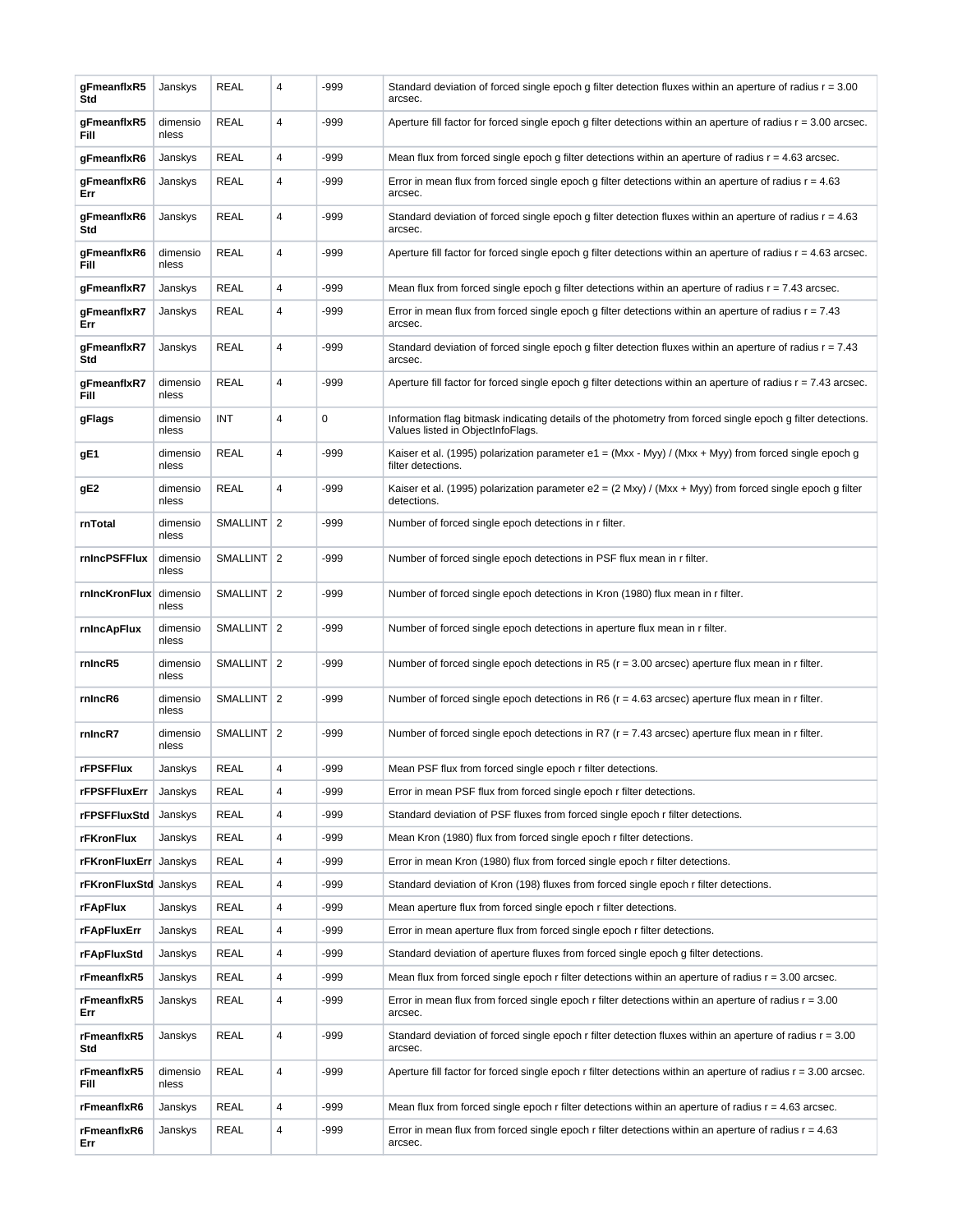| <b>REAL</b><br>4<br>-999<br>rFmeanflxR6<br>dimensio<br>Aperture fill factor for forced single epoch r filter detections within an aperture of radius $r = 4.63$ arcsec.<br>nless<br>Fill<br><b>REAL</b><br>4<br>-999<br>rFmeanflxR7<br>Janskys<br>Mean flux from forced single epoch r filter detections within an aperture of radius $r = 7.43$ arcsec.<br><b>REAL</b><br>-999<br>rFmeanflxR7<br>4<br>Error in mean flux from forced single epoch r filter detections within an aperture of radius $r = 7.43$<br>Janskys<br>arcsec.<br>Err<br><b>REAL</b><br>4<br>-999<br>Standard deviation of forced single epoch r filter detection fluxes within an aperture of radius $r = 7.43$<br>rFmeanflxR7<br>Janskys<br>Std<br>arcsec.<br><b>REAL</b><br>4<br>-999<br>rFmeanflxR7<br>dimensio<br>Aperture fill factor for forced single epoch r filter detections within an aperture of radius $r = 7.43$ arcsec.<br>nless<br>Fill<br>INT<br>4<br>0<br>Information flag bitmask indicating details of the photometry from forced single epoch r filter detections.<br>rFlags<br>dimensio<br>Values listed in ObjectInfoFlags.<br>nless<br><b>REAL</b><br>4<br>-999<br>rE1<br>Kaiser et al. (1995) polarization parameter e1 = $(Mxx - Myy) / (Mxx + Myy)$ from forced single epoch r<br>dimensio<br>nless<br>filter detections.<br><b>REAL</b><br>4<br>-999<br>rE2<br>dimensio<br>Kaiser et al. (1995) polarization parameter e2 = (2 Mxy) / (Mxx + Myy) from forced single epoch r filter<br>nless<br>detections.<br>SMALLINT 2<br>-999<br>inTotal<br>dimensio<br>Number of forced single epoch detections in i filter.<br>nless<br>SMALLINT 2<br>-999<br>inIncPSFFlux<br>dimensio<br>Number of forced single epoch detections in PSF flux mean in i filter.<br>nless<br>SMALLINT 2<br>-999<br>inIncKronFlux<br>Number of forced single epoch detections in Kron (1980) flux mean in i filter.<br>dimensio<br>nless<br>SMALLINT 2<br>-999<br>dimensio<br>inIncApFlux<br>Number of forced single epoch detections in aperture flux mean in i filter.<br>nless<br>SMALLINT 2<br>-999<br>inIncR5<br>dimensio<br>Number of forced single epoch detections in R5 ( $r = 3.00$ arcsec) aperture flux mean in i filter.<br>nless<br>SMALLINT 2<br>-999<br>inIncR6<br>Number of forced single epoch detections in R6 ( $r = 4.63$ arcsec) aperture flux mean in i filter.<br>dimensio<br>nless<br>inIncR7<br>SMALLINT 2<br>-999<br>Number of forced single epoch detections in R7 ( $r = 7.43$ arcsec) aperture flux mean in i filter.<br>dimensio<br>nless<br><b>REAL</b><br>4<br>-999<br><b>iFPSFFlux</b><br>Mean PSF flux from forced single epoch i filter detections.<br>Janskys<br><b>REAL</b><br>4<br>-999<br>Error in mean PSF flux from forced single epoch i filter detections.<br><b>iFPSFFluxErr</b><br>Janskys<br><b>REAL</b><br>4<br>-999<br>Standard deviation of PSF fluxes from forced single epoch i filter detections.<br><b>iFPSFFluxStd</b><br>Janskys<br><b>REAL</b><br><b>iFKronFlux</b><br>4<br>-999<br>Mean Kron (1980) flux from forced single epoch i filter detections.<br>Janskys<br>4<br>REAL<br>-999<br>Error in mean Kron (1980) flux from forced single epoch i filter detections.<br><b>iFKronFluxErr</b><br>Janskys<br><b>REAL</b><br>4<br>-999<br>Standard deviation of Kron (198) fluxes from forced single epoch i filter detections.<br><b>iFKronFluxStd</b> Janskys<br><b>iFApFlux</b><br>Janskys<br>REAL<br>4<br>-999<br>Mean aperture flux from forced single epoch i filter detections.<br><b>REAL</b><br>4<br><b>iFApFluxErr</b><br>Janskys<br>-999<br>Error in mean aperture flux from forced single epoch i filter detections.<br><b>REAL</b><br>4<br>-999<br>Janskys<br>Standard deviation of aperture fluxes from forced single epoch i filter detections.<br><b>iFApFluxStd</b><br><b>REAL</b><br>4<br>-999<br>iFmeanflxR5<br>Janskys<br>Mean flux from forced single epoch i filter detections within an aperture of radius $r = 3.00$ arcsec.<br><b>REAL</b><br>4<br>-999<br>iFmeanflxR5<br>Janskys<br>Error in mean flux from forced single epoch i filter detections within an aperture of radius $r = 3.00$<br>Err<br>arcsec.<br><b>REAL</b><br>4<br>-999<br>iFmeanflxR5<br>Janskys<br>Standard deviation of forced single epoch i filter detection fluxes within an aperture of radius $r = 3.00$<br>Std<br>arcsec.<br><b>REAL</b><br>4<br>-999<br>dimensio<br>Aperture fill factor for forced single epoch i filter detections within an aperture of radius $r = 3.00$ arcsec.<br>iFmeanflxR5<br>Fill<br>nless<br><b>REAL</b><br>4<br>-999<br>iFmeanflxR6<br>Janskys<br>Mean flux from forced single epoch i filter detections within an aperture of radius $r = 4.63$ arcsec.<br><b>REAL</b><br>4<br>-999<br>iFmeanflxR6<br>Janskys<br>Error in mean flux from forced single epoch i filter detections within an aperture of radius $r = 4.63$<br>Err<br>arcsec.<br><b>REAL</b><br>4<br>-999<br>Standard deviation of forced single epoch i filter detection fluxes within an aperture of radius $r = 4.63$<br>iFmeanflxR6<br>Janskys<br>Std<br>arcsec.<br><b>REAL</b><br>4<br>-999<br>dimensio<br>Aperture fill factor for forced single epoch i filter detections within an aperture of radius $r = 4.63$ arcsec.<br>iFmeanflxR6<br>Fill<br>nless<br><b>REAL</b><br>4<br>-999<br>iFmeanflxR7<br>Janskys<br>Mean flux from forced single epoch i filter detections within an aperture of radius $r = 7.43$ arcsec.<br><b>REAL</b><br>4<br>-999<br>Janskys<br>Error in mean flux from forced single epoch i filter detections within an aperture of radius $r = 7.43$<br>iFmeanflxR7<br>Err<br>arcsec. | rFmeanflxR6<br>Std | Janskys | <b>REAL</b> | 4 | -999 | Standard deviation of forced single epoch r filter detection fluxes within an aperture of radius $r = 4.63$<br>arcsec. |
|------------------------------------------------------------------------------------------------------------------------------------------------------------------------------------------------------------------------------------------------------------------------------------------------------------------------------------------------------------------------------------------------------------------------------------------------------------------------------------------------------------------------------------------------------------------------------------------------------------------------------------------------------------------------------------------------------------------------------------------------------------------------------------------------------------------------------------------------------------------------------------------------------------------------------------------------------------------------------------------------------------------------------------------------------------------------------------------------------------------------------------------------------------------------------------------------------------------------------------------------------------------------------------------------------------------------------------------------------------------------------------------------------------------------------------------------------------------------------------------------------------------------------------------------------------------------------------------------------------------------------------------------------------------------------------------------------------------------------------------------------------------------------------------------------------------------------------------------------------------------------------------------------------------------------------------------------------------------------------------------------------------------------------------------------------------------------------------------------------------------------------------------------------------------------------------------------------------------------------------------------------------------------------------------------------------------------------------------------------------------------------------------------------------------------------------------------------------------------------------------------------------------------------------------------------------------------------------------------------------------------------------------------------------------------------------------------------------------------------------------------------------------------------------------------------------------------------------------------------------------------------------------------------------------------------------------------------------------------------------------------------------------------------------------------------------------------------------------------------------------------------------------------------------------------------------------------------------------------------------------------------------------------------------------------------------------------------------------------------------------------------------------------------------------------------------------------------------------------------------------------------------------------------------------------------------------------------------------------------------------------------------------------------------------------------------------------------------------------------------------------------------------------------------------------------------------------------------------------------------------------------------------------------------------------------------------------------------------------------------------------------------------------------------------------------------------------------------------------------------------------------------------------------------------------------------------------------------------------------------------------------------------------------------------------------------------------------------------------------------------------------------------------------------------------------------------------------------------------------------------------------------------------------------------------------------------------------------------------------------------------------------------------------------------------------------------------------------------------------------------------------------------------------------------------------------------------------------------------------------------------------------------------------------------------------------------------------------------------------------------------------------------------------------------------------------------------------------------------------------------------------------------------------------------------------------------------------------------------------------------------------------------------------------------------------------------------------------------------------------------------------------------------------------------------------------------------------------------------------------------------------------------------------------------------------------------------------------------------------------------------------------------------|--------------------|---------|-------------|---|------|------------------------------------------------------------------------------------------------------------------------|
|                                                                                                                                                                                                                                                                                                                                                                                                                                                                                                                                                                                                                                                                                                                                                                                                                                                                                                                                                                                                                                                                                                                                                                                                                                                                                                                                                                                                                                                                                                                                                                                                                                                                                                                                                                                                                                                                                                                                                                                                                                                                                                                                                                                                                                                                                                                                                                                                                                                                                                                                                                                                                                                                                                                                                                                                                                                                                                                                                                                                                                                                                                                                                                                                                                                                                                                                                                                                                                                                                                                                                                                                                                                                                                                                                                                                                                                                                                                                                                                                                                                                                                                                                                                                                                                                                                                                                                                                                                                                                                                                                                                                                                                                                                                                                                                                                                                                                                                                                                                                                                                                                                                                                                                                                                                                                                                                                                                                                                                                                                                                                                                                                                                      |                    |         |             |   |      |                                                                                                                        |
|                                                                                                                                                                                                                                                                                                                                                                                                                                                                                                                                                                                                                                                                                                                                                                                                                                                                                                                                                                                                                                                                                                                                                                                                                                                                                                                                                                                                                                                                                                                                                                                                                                                                                                                                                                                                                                                                                                                                                                                                                                                                                                                                                                                                                                                                                                                                                                                                                                                                                                                                                                                                                                                                                                                                                                                                                                                                                                                                                                                                                                                                                                                                                                                                                                                                                                                                                                                                                                                                                                                                                                                                                                                                                                                                                                                                                                                                                                                                                                                                                                                                                                                                                                                                                                                                                                                                                                                                                                                                                                                                                                                                                                                                                                                                                                                                                                                                                                                                                                                                                                                                                                                                                                                                                                                                                                                                                                                                                                                                                                                                                                                                                                                      |                    |         |             |   |      |                                                                                                                        |
|                                                                                                                                                                                                                                                                                                                                                                                                                                                                                                                                                                                                                                                                                                                                                                                                                                                                                                                                                                                                                                                                                                                                                                                                                                                                                                                                                                                                                                                                                                                                                                                                                                                                                                                                                                                                                                                                                                                                                                                                                                                                                                                                                                                                                                                                                                                                                                                                                                                                                                                                                                                                                                                                                                                                                                                                                                                                                                                                                                                                                                                                                                                                                                                                                                                                                                                                                                                                                                                                                                                                                                                                                                                                                                                                                                                                                                                                                                                                                                                                                                                                                                                                                                                                                                                                                                                                                                                                                                                                                                                                                                                                                                                                                                                                                                                                                                                                                                                                                                                                                                                                                                                                                                                                                                                                                                                                                                                                                                                                                                                                                                                                                                                      |                    |         |             |   |      |                                                                                                                        |
|                                                                                                                                                                                                                                                                                                                                                                                                                                                                                                                                                                                                                                                                                                                                                                                                                                                                                                                                                                                                                                                                                                                                                                                                                                                                                                                                                                                                                                                                                                                                                                                                                                                                                                                                                                                                                                                                                                                                                                                                                                                                                                                                                                                                                                                                                                                                                                                                                                                                                                                                                                                                                                                                                                                                                                                                                                                                                                                                                                                                                                                                                                                                                                                                                                                                                                                                                                                                                                                                                                                                                                                                                                                                                                                                                                                                                                                                                                                                                                                                                                                                                                                                                                                                                                                                                                                                                                                                                                                                                                                                                                                                                                                                                                                                                                                                                                                                                                                                                                                                                                                                                                                                                                                                                                                                                                                                                                                                                                                                                                                                                                                                                                                      |                    |         |             |   |      |                                                                                                                        |
|                                                                                                                                                                                                                                                                                                                                                                                                                                                                                                                                                                                                                                                                                                                                                                                                                                                                                                                                                                                                                                                                                                                                                                                                                                                                                                                                                                                                                                                                                                                                                                                                                                                                                                                                                                                                                                                                                                                                                                                                                                                                                                                                                                                                                                                                                                                                                                                                                                                                                                                                                                                                                                                                                                                                                                                                                                                                                                                                                                                                                                                                                                                                                                                                                                                                                                                                                                                                                                                                                                                                                                                                                                                                                                                                                                                                                                                                                                                                                                                                                                                                                                                                                                                                                                                                                                                                                                                                                                                                                                                                                                                                                                                                                                                                                                                                                                                                                                                                                                                                                                                                                                                                                                                                                                                                                                                                                                                                                                                                                                                                                                                                                                                      |                    |         |             |   |      |                                                                                                                        |
|                                                                                                                                                                                                                                                                                                                                                                                                                                                                                                                                                                                                                                                                                                                                                                                                                                                                                                                                                                                                                                                                                                                                                                                                                                                                                                                                                                                                                                                                                                                                                                                                                                                                                                                                                                                                                                                                                                                                                                                                                                                                                                                                                                                                                                                                                                                                                                                                                                                                                                                                                                                                                                                                                                                                                                                                                                                                                                                                                                                                                                                                                                                                                                                                                                                                                                                                                                                                                                                                                                                                                                                                                                                                                                                                                                                                                                                                                                                                                                                                                                                                                                                                                                                                                                                                                                                                                                                                                                                                                                                                                                                                                                                                                                                                                                                                                                                                                                                                                                                                                                                                                                                                                                                                                                                                                                                                                                                                                                                                                                                                                                                                                                                      |                    |         |             |   |      |                                                                                                                        |
|                                                                                                                                                                                                                                                                                                                                                                                                                                                                                                                                                                                                                                                                                                                                                                                                                                                                                                                                                                                                                                                                                                                                                                                                                                                                                                                                                                                                                                                                                                                                                                                                                                                                                                                                                                                                                                                                                                                                                                                                                                                                                                                                                                                                                                                                                                                                                                                                                                                                                                                                                                                                                                                                                                                                                                                                                                                                                                                                                                                                                                                                                                                                                                                                                                                                                                                                                                                                                                                                                                                                                                                                                                                                                                                                                                                                                                                                                                                                                                                                                                                                                                                                                                                                                                                                                                                                                                                                                                                                                                                                                                                                                                                                                                                                                                                                                                                                                                                                                                                                                                                                                                                                                                                                                                                                                                                                                                                                                                                                                                                                                                                                                                                      |                    |         |             |   |      |                                                                                                                        |
|                                                                                                                                                                                                                                                                                                                                                                                                                                                                                                                                                                                                                                                                                                                                                                                                                                                                                                                                                                                                                                                                                                                                                                                                                                                                                                                                                                                                                                                                                                                                                                                                                                                                                                                                                                                                                                                                                                                                                                                                                                                                                                                                                                                                                                                                                                                                                                                                                                                                                                                                                                                                                                                                                                                                                                                                                                                                                                                                                                                                                                                                                                                                                                                                                                                                                                                                                                                                                                                                                                                                                                                                                                                                                                                                                                                                                                                                                                                                                                                                                                                                                                                                                                                                                                                                                                                                                                                                                                                                                                                                                                                                                                                                                                                                                                                                                                                                                                                                                                                                                                                                                                                                                                                                                                                                                                                                                                                                                                                                                                                                                                                                                                                      |                    |         |             |   |      |                                                                                                                        |
|                                                                                                                                                                                                                                                                                                                                                                                                                                                                                                                                                                                                                                                                                                                                                                                                                                                                                                                                                                                                                                                                                                                                                                                                                                                                                                                                                                                                                                                                                                                                                                                                                                                                                                                                                                                                                                                                                                                                                                                                                                                                                                                                                                                                                                                                                                                                                                                                                                                                                                                                                                                                                                                                                                                                                                                                                                                                                                                                                                                                                                                                                                                                                                                                                                                                                                                                                                                                                                                                                                                                                                                                                                                                                                                                                                                                                                                                                                                                                                                                                                                                                                                                                                                                                                                                                                                                                                                                                                                                                                                                                                                                                                                                                                                                                                                                                                                                                                                                                                                                                                                                                                                                                                                                                                                                                                                                                                                                                                                                                                                                                                                                                                                      |                    |         |             |   |      |                                                                                                                        |
|                                                                                                                                                                                                                                                                                                                                                                                                                                                                                                                                                                                                                                                                                                                                                                                                                                                                                                                                                                                                                                                                                                                                                                                                                                                                                                                                                                                                                                                                                                                                                                                                                                                                                                                                                                                                                                                                                                                                                                                                                                                                                                                                                                                                                                                                                                                                                                                                                                                                                                                                                                                                                                                                                                                                                                                                                                                                                                                                                                                                                                                                                                                                                                                                                                                                                                                                                                                                                                                                                                                                                                                                                                                                                                                                                                                                                                                                                                                                                                                                                                                                                                                                                                                                                                                                                                                                                                                                                                                                                                                                                                                                                                                                                                                                                                                                                                                                                                                                                                                                                                                                                                                                                                                                                                                                                                                                                                                                                                                                                                                                                                                                                                                      |                    |         |             |   |      |                                                                                                                        |
|                                                                                                                                                                                                                                                                                                                                                                                                                                                                                                                                                                                                                                                                                                                                                                                                                                                                                                                                                                                                                                                                                                                                                                                                                                                                                                                                                                                                                                                                                                                                                                                                                                                                                                                                                                                                                                                                                                                                                                                                                                                                                                                                                                                                                                                                                                                                                                                                                                                                                                                                                                                                                                                                                                                                                                                                                                                                                                                                                                                                                                                                                                                                                                                                                                                                                                                                                                                                                                                                                                                                                                                                                                                                                                                                                                                                                                                                                                                                                                                                                                                                                                                                                                                                                                                                                                                                                                                                                                                                                                                                                                                                                                                                                                                                                                                                                                                                                                                                                                                                                                                                                                                                                                                                                                                                                                                                                                                                                                                                                                                                                                                                                                                      |                    |         |             |   |      |                                                                                                                        |
|                                                                                                                                                                                                                                                                                                                                                                                                                                                                                                                                                                                                                                                                                                                                                                                                                                                                                                                                                                                                                                                                                                                                                                                                                                                                                                                                                                                                                                                                                                                                                                                                                                                                                                                                                                                                                                                                                                                                                                                                                                                                                                                                                                                                                                                                                                                                                                                                                                                                                                                                                                                                                                                                                                                                                                                                                                                                                                                                                                                                                                                                                                                                                                                                                                                                                                                                                                                                                                                                                                                                                                                                                                                                                                                                                                                                                                                                                                                                                                                                                                                                                                                                                                                                                                                                                                                                                                                                                                                                                                                                                                                                                                                                                                                                                                                                                                                                                                                                                                                                                                                                                                                                                                                                                                                                                                                                                                                                                                                                                                                                                                                                                                                      |                    |         |             |   |      |                                                                                                                        |
|                                                                                                                                                                                                                                                                                                                                                                                                                                                                                                                                                                                                                                                                                                                                                                                                                                                                                                                                                                                                                                                                                                                                                                                                                                                                                                                                                                                                                                                                                                                                                                                                                                                                                                                                                                                                                                                                                                                                                                                                                                                                                                                                                                                                                                                                                                                                                                                                                                                                                                                                                                                                                                                                                                                                                                                                                                                                                                                                                                                                                                                                                                                                                                                                                                                                                                                                                                                                                                                                                                                                                                                                                                                                                                                                                                                                                                                                                                                                                                                                                                                                                                                                                                                                                                                                                                                                                                                                                                                                                                                                                                                                                                                                                                                                                                                                                                                                                                                                                                                                                                                                                                                                                                                                                                                                                                                                                                                                                                                                                                                                                                                                                                                      |                    |         |             |   |      |                                                                                                                        |
|                                                                                                                                                                                                                                                                                                                                                                                                                                                                                                                                                                                                                                                                                                                                                                                                                                                                                                                                                                                                                                                                                                                                                                                                                                                                                                                                                                                                                                                                                                                                                                                                                                                                                                                                                                                                                                                                                                                                                                                                                                                                                                                                                                                                                                                                                                                                                                                                                                                                                                                                                                                                                                                                                                                                                                                                                                                                                                                                                                                                                                                                                                                                                                                                                                                                                                                                                                                                                                                                                                                                                                                                                                                                                                                                                                                                                                                                                                                                                                                                                                                                                                                                                                                                                                                                                                                                                                                                                                                                                                                                                                                                                                                                                                                                                                                                                                                                                                                                                                                                                                                                                                                                                                                                                                                                                                                                                                                                                                                                                                                                                                                                                                                      |                    |         |             |   |      |                                                                                                                        |
|                                                                                                                                                                                                                                                                                                                                                                                                                                                                                                                                                                                                                                                                                                                                                                                                                                                                                                                                                                                                                                                                                                                                                                                                                                                                                                                                                                                                                                                                                                                                                                                                                                                                                                                                                                                                                                                                                                                                                                                                                                                                                                                                                                                                                                                                                                                                                                                                                                                                                                                                                                                                                                                                                                                                                                                                                                                                                                                                                                                                                                                                                                                                                                                                                                                                                                                                                                                                                                                                                                                                                                                                                                                                                                                                                                                                                                                                                                                                                                                                                                                                                                                                                                                                                                                                                                                                                                                                                                                                                                                                                                                                                                                                                                                                                                                                                                                                                                                                                                                                                                                                                                                                                                                                                                                                                                                                                                                                                                                                                                                                                                                                                                                      |                    |         |             |   |      |                                                                                                                        |
|                                                                                                                                                                                                                                                                                                                                                                                                                                                                                                                                                                                                                                                                                                                                                                                                                                                                                                                                                                                                                                                                                                                                                                                                                                                                                                                                                                                                                                                                                                                                                                                                                                                                                                                                                                                                                                                                                                                                                                                                                                                                                                                                                                                                                                                                                                                                                                                                                                                                                                                                                                                                                                                                                                                                                                                                                                                                                                                                                                                                                                                                                                                                                                                                                                                                                                                                                                                                                                                                                                                                                                                                                                                                                                                                                                                                                                                                                                                                                                                                                                                                                                                                                                                                                                                                                                                                                                                                                                                                                                                                                                                                                                                                                                                                                                                                                                                                                                                                                                                                                                                                                                                                                                                                                                                                                                                                                                                                                                                                                                                                                                                                                                                      |                    |         |             |   |      |                                                                                                                        |
|                                                                                                                                                                                                                                                                                                                                                                                                                                                                                                                                                                                                                                                                                                                                                                                                                                                                                                                                                                                                                                                                                                                                                                                                                                                                                                                                                                                                                                                                                                                                                                                                                                                                                                                                                                                                                                                                                                                                                                                                                                                                                                                                                                                                                                                                                                                                                                                                                                                                                                                                                                                                                                                                                                                                                                                                                                                                                                                                                                                                                                                                                                                                                                                                                                                                                                                                                                                                                                                                                                                                                                                                                                                                                                                                                                                                                                                                                                                                                                                                                                                                                                                                                                                                                                                                                                                                                                                                                                                                                                                                                                                                                                                                                                                                                                                                                                                                                                                                                                                                                                                                                                                                                                                                                                                                                                                                                                                                                                                                                                                                                                                                                                                      |                    |         |             |   |      |                                                                                                                        |
|                                                                                                                                                                                                                                                                                                                                                                                                                                                                                                                                                                                                                                                                                                                                                                                                                                                                                                                                                                                                                                                                                                                                                                                                                                                                                                                                                                                                                                                                                                                                                                                                                                                                                                                                                                                                                                                                                                                                                                                                                                                                                                                                                                                                                                                                                                                                                                                                                                                                                                                                                                                                                                                                                                                                                                                                                                                                                                                                                                                                                                                                                                                                                                                                                                                                                                                                                                                                                                                                                                                                                                                                                                                                                                                                                                                                                                                                                                                                                                                                                                                                                                                                                                                                                                                                                                                                                                                                                                                                                                                                                                                                                                                                                                                                                                                                                                                                                                                                                                                                                                                                                                                                                                                                                                                                                                                                                                                                                                                                                                                                                                                                                                                      |                    |         |             |   |      |                                                                                                                        |
|                                                                                                                                                                                                                                                                                                                                                                                                                                                                                                                                                                                                                                                                                                                                                                                                                                                                                                                                                                                                                                                                                                                                                                                                                                                                                                                                                                                                                                                                                                                                                                                                                                                                                                                                                                                                                                                                                                                                                                                                                                                                                                                                                                                                                                                                                                                                                                                                                                                                                                                                                                                                                                                                                                                                                                                                                                                                                                                                                                                                                                                                                                                                                                                                                                                                                                                                                                                                                                                                                                                                                                                                                                                                                                                                                                                                                                                                                                                                                                                                                                                                                                                                                                                                                                                                                                                                                                                                                                                                                                                                                                                                                                                                                                                                                                                                                                                                                                                                                                                                                                                                                                                                                                                                                                                                                                                                                                                                                                                                                                                                                                                                                                                      |                    |         |             |   |      |                                                                                                                        |
|                                                                                                                                                                                                                                                                                                                                                                                                                                                                                                                                                                                                                                                                                                                                                                                                                                                                                                                                                                                                                                                                                                                                                                                                                                                                                                                                                                                                                                                                                                                                                                                                                                                                                                                                                                                                                                                                                                                                                                                                                                                                                                                                                                                                                                                                                                                                                                                                                                                                                                                                                                                                                                                                                                                                                                                                                                                                                                                                                                                                                                                                                                                                                                                                                                                                                                                                                                                                                                                                                                                                                                                                                                                                                                                                                                                                                                                                                                                                                                                                                                                                                                                                                                                                                                                                                                                                                                                                                                                                                                                                                                                                                                                                                                                                                                                                                                                                                                                                                                                                                                                                                                                                                                                                                                                                                                                                                                                                                                                                                                                                                                                                                                                      |                    |         |             |   |      |                                                                                                                        |
|                                                                                                                                                                                                                                                                                                                                                                                                                                                                                                                                                                                                                                                                                                                                                                                                                                                                                                                                                                                                                                                                                                                                                                                                                                                                                                                                                                                                                                                                                                                                                                                                                                                                                                                                                                                                                                                                                                                                                                                                                                                                                                                                                                                                                                                                                                                                                                                                                                                                                                                                                                                                                                                                                                                                                                                                                                                                                                                                                                                                                                                                                                                                                                                                                                                                                                                                                                                                                                                                                                                                                                                                                                                                                                                                                                                                                                                                                                                                                                                                                                                                                                                                                                                                                                                                                                                                                                                                                                                                                                                                                                                                                                                                                                                                                                                                                                                                                                                                                                                                                                                                                                                                                                                                                                                                                                                                                                                                                                                                                                                                                                                                                                                      |                    |         |             |   |      |                                                                                                                        |
|                                                                                                                                                                                                                                                                                                                                                                                                                                                                                                                                                                                                                                                                                                                                                                                                                                                                                                                                                                                                                                                                                                                                                                                                                                                                                                                                                                                                                                                                                                                                                                                                                                                                                                                                                                                                                                                                                                                                                                                                                                                                                                                                                                                                                                                                                                                                                                                                                                                                                                                                                                                                                                                                                                                                                                                                                                                                                                                                                                                                                                                                                                                                                                                                                                                                                                                                                                                                                                                                                                                                                                                                                                                                                                                                                                                                                                                                                                                                                                                                                                                                                                                                                                                                                                                                                                                                                                                                                                                                                                                                                                                                                                                                                                                                                                                                                                                                                                                                                                                                                                                                                                                                                                                                                                                                                                                                                                                                                                                                                                                                                                                                                                                      |                    |         |             |   |      |                                                                                                                        |
|                                                                                                                                                                                                                                                                                                                                                                                                                                                                                                                                                                                                                                                                                                                                                                                                                                                                                                                                                                                                                                                                                                                                                                                                                                                                                                                                                                                                                                                                                                                                                                                                                                                                                                                                                                                                                                                                                                                                                                                                                                                                                                                                                                                                                                                                                                                                                                                                                                                                                                                                                                                                                                                                                                                                                                                                                                                                                                                                                                                                                                                                                                                                                                                                                                                                                                                                                                                                                                                                                                                                                                                                                                                                                                                                                                                                                                                                                                                                                                                                                                                                                                                                                                                                                                                                                                                                                                                                                                                                                                                                                                                                                                                                                                                                                                                                                                                                                                                                                                                                                                                                                                                                                                                                                                                                                                                                                                                                                                                                                                                                                                                                                                                      |                    |         |             |   |      |                                                                                                                        |
|                                                                                                                                                                                                                                                                                                                                                                                                                                                                                                                                                                                                                                                                                                                                                                                                                                                                                                                                                                                                                                                                                                                                                                                                                                                                                                                                                                                                                                                                                                                                                                                                                                                                                                                                                                                                                                                                                                                                                                                                                                                                                                                                                                                                                                                                                                                                                                                                                                                                                                                                                                                                                                                                                                                                                                                                                                                                                                                                                                                                                                                                                                                                                                                                                                                                                                                                                                                                                                                                                                                                                                                                                                                                                                                                                                                                                                                                                                                                                                                                                                                                                                                                                                                                                                                                                                                                                                                                                                                                                                                                                                                                                                                                                                                                                                                                                                                                                                                                                                                                                                                                                                                                                                                                                                                                                                                                                                                                                                                                                                                                                                                                                                                      |                    |         |             |   |      |                                                                                                                        |
|                                                                                                                                                                                                                                                                                                                                                                                                                                                                                                                                                                                                                                                                                                                                                                                                                                                                                                                                                                                                                                                                                                                                                                                                                                                                                                                                                                                                                                                                                                                                                                                                                                                                                                                                                                                                                                                                                                                                                                                                                                                                                                                                                                                                                                                                                                                                                                                                                                                                                                                                                                                                                                                                                                                                                                                                                                                                                                                                                                                                                                                                                                                                                                                                                                                                                                                                                                                                                                                                                                                                                                                                                                                                                                                                                                                                                                                                                                                                                                                                                                                                                                                                                                                                                                                                                                                                                                                                                                                                                                                                                                                                                                                                                                                                                                                                                                                                                                                                                                                                                                                                                                                                                                                                                                                                                                                                                                                                                                                                                                                                                                                                                                                      |                    |         |             |   |      |                                                                                                                        |
|                                                                                                                                                                                                                                                                                                                                                                                                                                                                                                                                                                                                                                                                                                                                                                                                                                                                                                                                                                                                                                                                                                                                                                                                                                                                                                                                                                                                                                                                                                                                                                                                                                                                                                                                                                                                                                                                                                                                                                                                                                                                                                                                                                                                                                                                                                                                                                                                                                                                                                                                                                                                                                                                                                                                                                                                                                                                                                                                                                                                                                                                                                                                                                                                                                                                                                                                                                                                                                                                                                                                                                                                                                                                                                                                                                                                                                                                                                                                                                                                                                                                                                                                                                                                                                                                                                                                                                                                                                                                                                                                                                                                                                                                                                                                                                                                                                                                                                                                                                                                                                                                                                                                                                                                                                                                                                                                                                                                                                                                                                                                                                                                                                                      |                    |         |             |   |      |                                                                                                                        |
|                                                                                                                                                                                                                                                                                                                                                                                                                                                                                                                                                                                                                                                                                                                                                                                                                                                                                                                                                                                                                                                                                                                                                                                                                                                                                                                                                                                                                                                                                                                                                                                                                                                                                                                                                                                                                                                                                                                                                                                                                                                                                                                                                                                                                                                                                                                                                                                                                                                                                                                                                                                                                                                                                                                                                                                                                                                                                                                                                                                                                                                                                                                                                                                                                                                                                                                                                                                                                                                                                                                                                                                                                                                                                                                                                                                                                                                                                                                                                                                                                                                                                                                                                                                                                                                                                                                                                                                                                                                                                                                                                                                                                                                                                                                                                                                                                                                                                                                                                                                                                                                                                                                                                                                                                                                                                                                                                                                                                                                                                                                                                                                                                                                      |                    |         |             |   |      |                                                                                                                        |
|                                                                                                                                                                                                                                                                                                                                                                                                                                                                                                                                                                                                                                                                                                                                                                                                                                                                                                                                                                                                                                                                                                                                                                                                                                                                                                                                                                                                                                                                                                                                                                                                                                                                                                                                                                                                                                                                                                                                                                                                                                                                                                                                                                                                                                                                                                                                                                                                                                                                                                                                                                                                                                                                                                                                                                                                                                                                                                                                                                                                                                                                                                                                                                                                                                                                                                                                                                                                                                                                                                                                                                                                                                                                                                                                                                                                                                                                                                                                                                                                                                                                                                                                                                                                                                                                                                                                                                                                                                                                                                                                                                                                                                                                                                                                                                                                                                                                                                                                                                                                                                                                                                                                                                                                                                                                                                                                                                                                                                                                                                                                                                                                                                                      |                    |         |             |   |      |                                                                                                                        |
|                                                                                                                                                                                                                                                                                                                                                                                                                                                                                                                                                                                                                                                                                                                                                                                                                                                                                                                                                                                                                                                                                                                                                                                                                                                                                                                                                                                                                                                                                                                                                                                                                                                                                                                                                                                                                                                                                                                                                                                                                                                                                                                                                                                                                                                                                                                                                                                                                                                                                                                                                                                                                                                                                                                                                                                                                                                                                                                                                                                                                                                                                                                                                                                                                                                                                                                                                                                                                                                                                                                                                                                                                                                                                                                                                                                                                                                                                                                                                                                                                                                                                                                                                                                                                                                                                                                                                                                                                                                                                                                                                                                                                                                                                                                                                                                                                                                                                                                                                                                                                                                                                                                                                                                                                                                                                                                                                                                                                                                                                                                                                                                                                                                      |                    |         |             |   |      |                                                                                                                        |
|                                                                                                                                                                                                                                                                                                                                                                                                                                                                                                                                                                                                                                                                                                                                                                                                                                                                                                                                                                                                                                                                                                                                                                                                                                                                                                                                                                                                                                                                                                                                                                                                                                                                                                                                                                                                                                                                                                                                                                                                                                                                                                                                                                                                                                                                                                                                                                                                                                                                                                                                                                                                                                                                                                                                                                                                                                                                                                                                                                                                                                                                                                                                                                                                                                                                                                                                                                                                                                                                                                                                                                                                                                                                                                                                                                                                                                                                                                                                                                                                                                                                                                                                                                                                                                                                                                                                                                                                                                                                                                                                                                                                                                                                                                                                                                                                                                                                                                                                                                                                                                                                                                                                                                                                                                                                                                                                                                                                                                                                                                                                                                                                                                                      |                    |         |             |   |      |                                                                                                                        |
|                                                                                                                                                                                                                                                                                                                                                                                                                                                                                                                                                                                                                                                                                                                                                                                                                                                                                                                                                                                                                                                                                                                                                                                                                                                                                                                                                                                                                                                                                                                                                                                                                                                                                                                                                                                                                                                                                                                                                                                                                                                                                                                                                                                                                                                                                                                                                                                                                                                                                                                                                                                                                                                                                                                                                                                                                                                                                                                                                                                                                                                                                                                                                                                                                                                                                                                                                                                                                                                                                                                                                                                                                                                                                                                                                                                                                                                                                                                                                                                                                                                                                                                                                                                                                                                                                                                                                                                                                                                                                                                                                                                                                                                                                                                                                                                                                                                                                                                                                                                                                                                                                                                                                                                                                                                                                                                                                                                                                                                                                                                                                                                                                                                      |                    |         |             |   |      |                                                                                                                        |
|                                                                                                                                                                                                                                                                                                                                                                                                                                                                                                                                                                                                                                                                                                                                                                                                                                                                                                                                                                                                                                                                                                                                                                                                                                                                                                                                                                                                                                                                                                                                                                                                                                                                                                                                                                                                                                                                                                                                                                                                                                                                                                                                                                                                                                                                                                                                                                                                                                                                                                                                                                                                                                                                                                                                                                                                                                                                                                                                                                                                                                                                                                                                                                                                                                                                                                                                                                                                                                                                                                                                                                                                                                                                                                                                                                                                                                                                                                                                                                                                                                                                                                                                                                                                                                                                                                                                                                                                                                                                                                                                                                                                                                                                                                                                                                                                                                                                                                                                                                                                                                                                                                                                                                                                                                                                                                                                                                                                                                                                                                                                                                                                                                                      |                    |         |             |   |      |                                                                                                                        |
|                                                                                                                                                                                                                                                                                                                                                                                                                                                                                                                                                                                                                                                                                                                                                                                                                                                                                                                                                                                                                                                                                                                                                                                                                                                                                                                                                                                                                                                                                                                                                                                                                                                                                                                                                                                                                                                                                                                                                                                                                                                                                                                                                                                                                                                                                                                                                                                                                                                                                                                                                                                                                                                                                                                                                                                                                                                                                                                                                                                                                                                                                                                                                                                                                                                                                                                                                                                                                                                                                                                                                                                                                                                                                                                                                                                                                                                                                                                                                                                                                                                                                                                                                                                                                                                                                                                                                                                                                                                                                                                                                                                                                                                                                                                                                                                                                                                                                                                                                                                                                                                                                                                                                                                                                                                                                                                                                                                                                                                                                                                                                                                                                                                      |                    |         |             |   |      |                                                                                                                        |
|                                                                                                                                                                                                                                                                                                                                                                                                                                                                                                                                                                                                                                                                                                                                                                                                                                                                                                                                                                                                                                                                                                                                                                                                                                                                                                                                                                                                                                                                                                                                                                                                                                                                                                                                                                                                                                                                                                                                                                                                                                                                                                                                                                                                                                                                                                                                                                                                                                                                                                                                                                                                                                                                                                                                                                                                                                                                                                                                                                                                                                                                                                                                                                                                                                                                                                                                                                                                                                                                                                                                                                                                                                                                                                                                                                                                                                                                                                                                                                                                                                                                                                                                                                                                                                                                                                                                                                                                                                                                                                                                                                                                                                                                                                                                                                                                                                                                                                                                                                                                                                                                                                                                                                                                                                                                                                                                                                                                                                                                                                                                                                                                                                                      |                    |         |             |   |      |                                                                                                                        |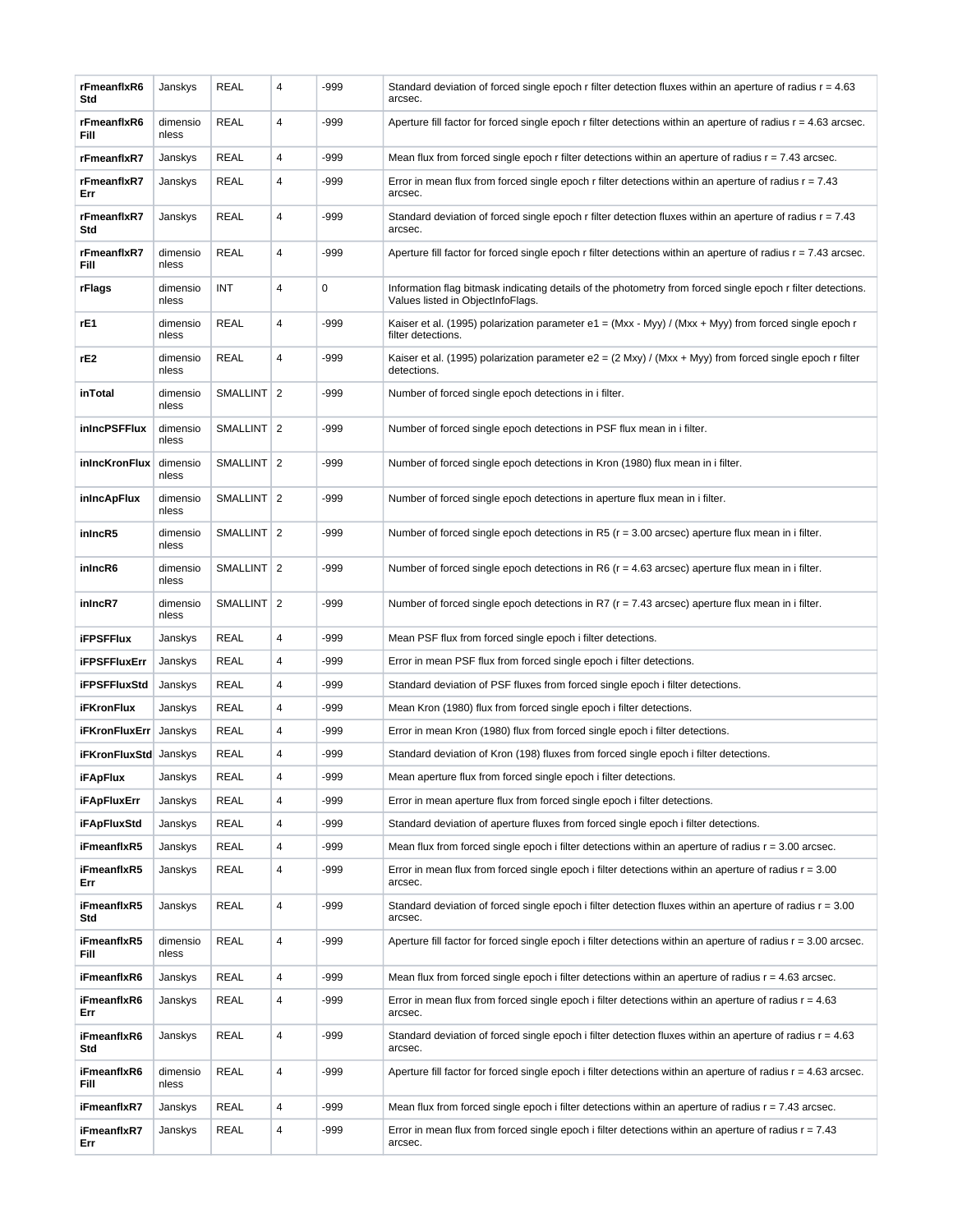| iFmeanflxR7<br>Std     | Janskys           | <b>REAL</b>     | 4              | -999        | Standard deviation of forced single epoch i filter detection fluxes within an aperture of radius $r = 7.43$<br>arcsec.                           |
|------------------------|-------------------|-----------------|----------------|-------------|--------------------------------------------------------------------------------------------------------------------------------------------------|
| iFmeanflxR7<br>Fill    | dimensio<br>nless | <b>REAL</b>     | 4              | -999        | Aperture fill factor for forced single epoch i filter detections within an aperture of radius $r = 7.43$ arcsec.                                 |
| iFlags                 | dimensio<br>nless | INT             | 4              | $\mathbf 0$ | Information flag bitmask indicating details of the photometry from forced single epoch i filter detections.<br>Values listed in ObjectInfoFlags. |
| iE1                    | dimensio<br>nless | <b>REAL</b>     | 4              | $-999$      | Kaiser et al. (1995) polarization parameter e1 = $(Mxx - Myy) / (Mxx + Myy)$ from forced single epoch i<br>filter detections.                    |
| iE2                    | dimensio<br>nless | <b>REAL</b>     | 4              | -999        | Kaiser et al. (1995) polarization parameter e2 = $(2 \text{ Mxy}) / (Mxx + Myy)$ from forced single epoch i filter<br>detections.                |
| znTotal                | dimensio<br>nless | <b>SMALLINT</b> | $\overline{2}$ | -999        | Number of forced single epoch detections in z filter.                                                                                            |
| znIncPSFFlux           | dimensio<br>nless | SMALLINT 2      |                | -999        | Number of forced single epoch detections in PSF flux mean in z filter.                                                                           |
| znincKronFlux dimensio | nless             | SMALLINT   2    |                | -999        | Number of forced single epoch detections in Kron (1980) flux mean in z filter.                                                                   |
| znincApFlux            | dimensio<br>nless | SMALLINT 2      |                | -999        | Number of forced single epoch detections in aperture flux mean in z filter.                                                                      |
| znincR5                | dimensio<br>nless | SMALLINT 2      |                | $-999$      | Number of forced single epoch detections in R5 ( $r = 3.00$ arcsec) aperture flux mean in z filter.                                              |
| znincR6                | dimensio<br>nless | SMALLINT 2      |                | -999        | Number of forced single epoch detections in R6 ( $r = 4.63$ arcsec) aperture flux mean in z filter.                                              |
| znincR7                | dimensio<br>nless | SMALLINT 2      |                | -999        | Number of forced single epoch detections in R7 ( $r = 7.43$ arcsec) aperture flux mean in z filter.                                              |
| zFPSFFlux              | Janskys           | <b>REAL</b>     | 4              | -999        | Mean PSF flux from forced single epoch z filter detections.                                                                                      |
| zFPSFFluxErr           | Janskys           | <b>REAL</b>     | 4              | -999        | Error in mean PSF flux from forced single epoch z filter detections.                                                                             |
| zFPSFFluxStd           | Janskys           | <b>REAL</b>     | 4              | -999        | Standard deviation of PSF fluxes from forced single epoch z filter detections.                                                                   |
| zFKronFlux             | Janskys           | <b>REAL</b>     | 4              | -999        | Mean Kron (1980) flux from forced single epoch z filter detections.                                                                              |
| zFKronFluxE<br>rr      | Janskys           | <b>REAL</b>     | 4              | -999        | Error in mean Kron (1980) flux from forced single epoch z filter detections.                                                                     |
| zFKronFluxS<br>td      | Janskys           | <b>REAL</b>     | 4              | $-999$      | Standard deviation of Kron (198) fluxes from forced single epoch z filter detections.                                                            |
| <b>zFApFlux</b>        | Janskys           | <b>REAL</b>     | 4              | $-999$      | Mean aperture flux from forced single epoch z filter detections.                                                                                 |
| zFApFluxErr            | Janskys           | <b>REAL</b>     | 4              | -999        | Error in mean aperture flux from forced single epoch z filter detections.                                                                        |
| zFApFluxStd            | Janskys           | REAL            | 4              | -999        | Standard deviation of aperture fluxes from forced single epoch z filter detections.                                                              |
| zFmeanflxR5            | Janskys           | <b>REAL</b>     | 4              | -999        | Mean flux from forced single epoch z filter detections within an aperture of radius $r = 3.00$ arcsec.                                           |
| zFmeanflxR5<br>Err     | Janskys           | <b>REAL</b>     | 4              | -999        | Error in mean flux from forced single epoch z filter detections within an aperture of radius $r = 3.00$<br>arcsec.                               |
| zFmeanflxR5<br>Std     | Janskys           | <b>REAL</b>     | 4              | -999        | Standard deviation of forced single epoch z filter detection fluxes within an aperture of radius $r = 3.00$<br>arcsec.                           |
| zFmeanflxR5<br>Fill    | dimensio<br>nless | <b>REAL</b>     | 4              | -999        | Aperture fill factor for forced single epoch z filter detections within an aperture of radius $r = 3.00$ arcsec.                                 |
| zFmeanflxR6            | Janskys           | REAL            | 4              | -999        | Mean flux from forced single epoch z filter detections within an aperture of radius $r = 4.63$ arcsec.                                           |
| zFmeanflxR6<br>Err     | Janskys           | <b>REAL</b>     | 4              | -999        | Error in mean flux from forced single epoch z filter detections within an aperture of radius $r = 4.63$<br>arcsec.                               |
| zFmeanflxR6<br>Std     | Janskys           | <b>REAL</b>     | 4              | -999        | Standard deviation of forced single epoch z filter detection fluxes within an aperture of radius $r = 4.63$<br>arcsec.                           |
| zFmeanflxR6<br>Fill    | dimensio<br>nless | <b>REAL</b>     | 4              | -999        | Aperture fill factor for forced single epoch z filter detections within an aperture of radius $r = 4.63$ arcsec.                                 |
| zFmeanflxR7            | Janskys           | <b>REAL</b>     | 4              | -999        | Mean flux from forced single epoch z filter detections within an aperture of radius $r = 7.43$ arcsec.                                           |
| zFmeanflxR7<br>Err     | Janskys           | <b>REAL</b>     | 4              | -999        | Error in mean flux from forced single epoch z filter detections within an aperture of radius $r = 7.43$<br>arcsec.                               |
| zFmeanflxR7<br>Std     | Janskys           | <b>REAL</b>     | 4              | -999        | Standard deviation of forced single epoch z filter detection fluxes within an aperture of radius $r = 7.43$<br>arcsec.                           |
| zFmeanflxR7<br>Fill    | dimensio<br>nless | <b>REAL</b>     | 4              | -999        | Aperture fill factor for forced single epoch z filter detections within an aperture of radius $r = 7.43$ arcsec.                                 |
| zFlags                 | dimensio<br>nless | INT             | 4              | $\pmb{0}$   | Information flag bitmask indicating details of the photometry from forced single epoch z filter detections.<br>Values listed in ObjectInfoFlags. |